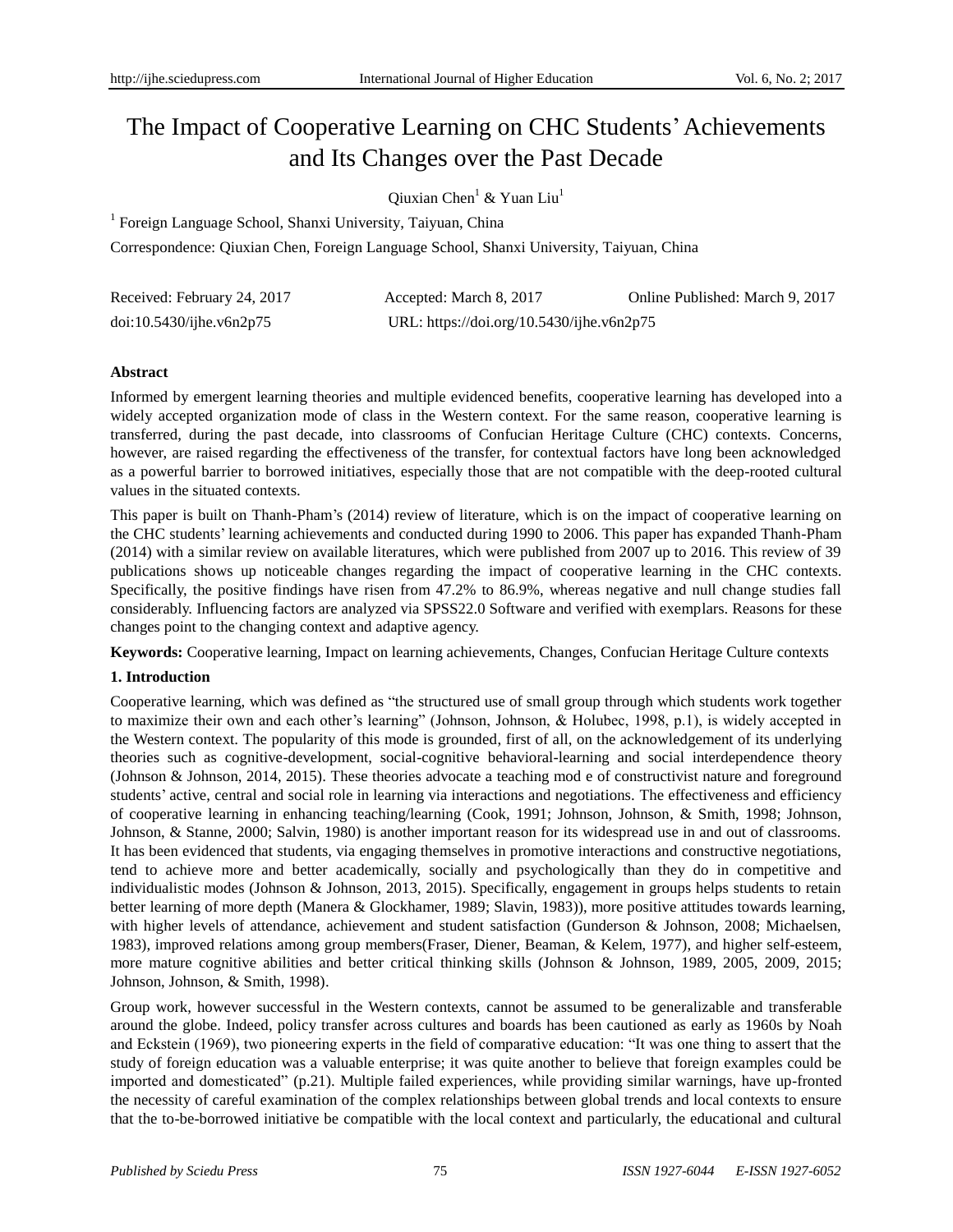values embedded in it (Phillip & Ochs, 2003). This is because a borrowed initiative usually is to be "appropriated, recontexturalized and indigenized" (p. 189) before it can be adopted and adapted to the local contexts (Spreen, 2004). Otherwise, little or no effects, resistance or even rejection can be expected.

Voices have been heard that group learning may not be as applicable to the Confucian Heritage Culture (CHC) contexts as it is in the Western contexts because of the largely different sociocultural context and the situated culture of learning (Agelasto, 1998; Hofstede, 2003; Phuong-Mai, Terlouw, & Pilot, 2005; Thanh-Pham, 2014). Experiments, too, have proven that the actual practice of group learning in the CHC contexts is rather complicated (Nelson & Carson, 1998; Thanh-Pham, 2014; Yang, Badger, & Yu, 2006), and its potential benefits are not all transferable. Actually, over half of the empirical studies in Thanh-Pham's (2014) review reported negative impact of cooperative mode on CHC students' learning achievements.

Nonetheless, it needs noting that Thanh-Pham's (2014) review included studies which were published between 1990 and 2006 only. This paper hence sets out to review available and relevant literature published from 2007 to 2016, aiming to figure out if any change has occurred during the last decade. If yes, what the changes are, and what has led to these changes? If not, why and what can be done to better realize the potential of cooperative learning in the CHC contexts?

# **2. Confucian Heritage Culture (CHC) Contexts vs Cooperative Learning**

Confucian Heritage Culture (CHC) is now a term often used to refer to the East and South Asian countries and regions which have been influenced by the Confucian cultural values; to name a few, China, Korea, Singapore, Japan, Malaysia, Vietnam, Taiwan, Hong Kong etc. CHC is frequently highlighted in academic arena because it is now widely acknowledged that the CHC values have influenced these contexts and their members such as learners and teachers so deeply and widely that they are not easily adaptive to educational innovations borrowed from other cultures, and therefore, need to be considered and examined carefully before further move is taken (Biggs & Watkins, 2001; Phuong-Mai, Terlouw, & Pilot, 2005; Thanh-Pham, 2014; Tran, 2013 etc.).

Indeed, CHC has left quite rich legacies, which have shaped its descendants' and, in a more general sense, the contexts' ideologies, attitudes and behaviors, and formed a culture of learning and teaching specific to its contexts (Finnan & Levin, 2000). These legacies are now seen as unique, powerful, and capable of deterring initiatives that do not cater to its values (Carless, 2011; Chen, 2016; Kennedy, Chan, Fok, & Yu, 2008). Some key legacies and values in the CHC do seem at odds with the principles underlying cooperative learning: teacher authority in classrooms and competitive assessment environment, in particular.

# *2.1 Teacher Authority in Classrooms*

Hierarchy is a well-perceived norm in CHC contexts. Hofstede and Hofstede (2005) found that CHC nations mostly score very high on Power Distance Index, with Malaysia being 104, and China, 80. In this hierarchical culture, teacher ranks on the top five, right after Heaven, Earth, Sovereign and Parent (天地君亲师,*tiāndìjūnqīnshī*). In this sense, teacher is revered and respected as an authoritative figure. This authority, rightfully reflected with a podium in the Chinese classrooms for now and in the past, is not to be offended. The CHC classrooms are usually quiet and strictly disciplined. The students are required to keep silent in class and speak only when invited to by the teacher. Actually, student talk, except for special occasions, are regarded as a maldisciplinary behavior and disrespect for teacher, and therefore forbidden in classrooms.

Teacher's authority is typically reflected in the roles that CHC has identified for them. H  $\hat{a}Y\hat{u}$  (韩愈), a well-known Confucian scholar in the Tang dynasty, has defined teacher in his classical essay *On Teacher* (师说 shīshuō) as 'to transmit Tao (knowledge), teach a trade, and disabuse doubts *(*师者*,*传道授业解惑也 *shīzhĕ, chuándào shòuyè jiĕhuòyĕ*)'. This well-accepted definition showcases a perception of teacher in this culture as "the repository of knowledge", "a respected elder transmitting to a subordinate junior" (Ginsberg, 1992, p. 6) and "a sage on the stage" (Morrison, 2014, p. 4). Students, on the other hand, are posited as a "listener' or 'knowledge recipient". Interactions between teacher and students are rare; and interactions between students are virtually invisible in class. The students mostly make senses of what teacher has taught by themselves, and leave questions to later time when it is convenient and not offensive to the teacher's authority (Shi, 2006).

For these reasons, CHC learners have been stereotyped as "passive learners", who are compliant and obedient, reluctant to ask questions or speak up in class. And a typical Chinese classroom is dominated by teacher and their talk, whereas students are largely marginalized (Biggs & Watkins, 2001; Tran, 2013). In this same vein, Chinese and other CHC students tend to regard teacher as an authoritative assessor of their work and hence value feedback from teachers much more than those from others such as peers and parents (Cortizza & Jin, 1996; Hu & Lam, 2010).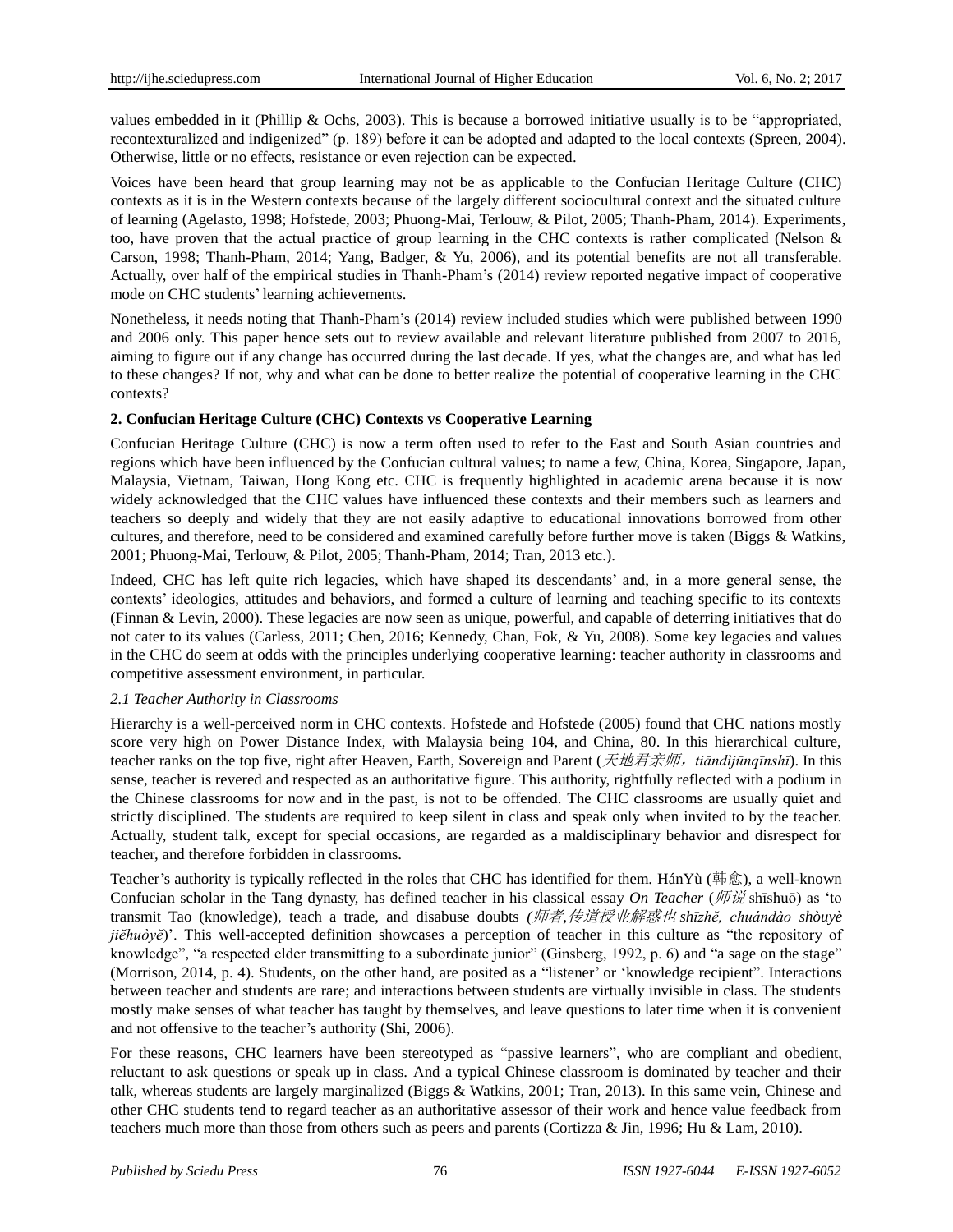This role definition of teacher and the hierarchical teacher/students relationship form quite an antithesis to the advocated roles of the teacher as a learning facilitator and scaffolder, or so-called "guide on the side" (p.4) by Morrison (2014), who emphasizes developing students' high-level knowledge and learning process, and the student as an active, participative and interdependent meaning co-constructor, who is responsible not only for his/her but also for others' learning, in the cooperative learning regime (Thanh-Pham, 2014).

#### *2.2 Competitive Assessment Context (in CHC)*

Examination can trace its origin back to the ketu  $(\cancel{N}\ddot{\#})$  system in Han Dynasty (206 BC – 220AD) in China (Spolsky, 1995). Indeed, as the use of examination for civil official selection has spread widely to many other countries since 18th century, it is also referred to as 'The Fifth Great Invention' that China has contributed to the civilization of the world (Feng, 2014). kejŭ (科举) is perceived as a Confucian cultural phenomenon because it finds underlying theory, practicing mode, and content in Confucian classics and values (Gan, 2001). The extended use of examination system has shaped not only Chinese but also other CHC countries' ideologies and attitudes about means and ends of education, which still works in modern times.

The first, examination is given a very high status. To be exact, the role of examination is foregrounded so much that success in it becomes the goal of education, and the only criterion for successful teaching and learning (Han & Yang, 2001). The teaching as well as learning in this context are therefore rightfully examination-oriented, product and ends –focused to the neglect of process and means (Carless, 2011; Chen, Kettle, Klenowski, & May, 2013). Teaching to the test and learning for the test are commonplace practice (Cheng & Curtis, 2010).

The second, examination results are attached utilitarian values and seen as a fair means of selection. This is because examination, for the commons, is one and most often the only possible way to go up in social status ladder, and nearly every great emperor in the Chinese history has endeavored to play it fair so as to select real elites for good uses (Gao, 2013). Actually, examination is widely accepted by the public as a "fair means by which to select and to teach, and as a road to success" (Cheng & Curtis, 2009, p. 269).

The third, the selection via examination is highly competitive. This is largely related to the narrowing-down approach that the education system in CHC countries operates. The education system in China for example is characterized by "a steep pyramid" (Wang, 1996, p. 76). Nowadays, access to schooling is no longer a big issue thanks to the compulsory basic education policy in 1985 and the expansion of higher education enrollment since 1998. The current competitivity in Chinese education is more often a combined result of imbalanced distribution of the educational resources, the norm-referenced nature of the selection process, especially for top universities (Gao, 2013; Qiao, 2010), and the intense competition in employment market (Powell, 2008). Until the "Nearby Enrollment for Compulsory Education Policy" in 2014 and 2015, Chinese students need to successfully pass entrance examinations at every rung of education ladder from kindergarten on to go to key schools where education facilities and quality are better. Now, students still need to pass a highly selective entrance examination to go to key senior high schools, where chances are better for them to go to top universities, so as to secure better opportunities for employment.

Situations in other CHC contexts such as Japan, Korea, Hong Kong, Vietnam and etc. (Choi & Lee, 2009; Kwon, Lee, & Shin, 2017; Zeng, 1995) are quite alike at higher education entrance stage at least. This assessment regime again goes against the cooperative learning principles, which emphasizes learning and its process, and cooperation for improved learning outcomes and capabilities (Thanh-Pham, 2014).

Given all these conflicts and mismatches between cooperative learning principles and the CHC values, and institutional constraints such as big class size and top-down approach of policy-making in the CHC contexts, Thanh-Pham (2014) warned "it would be dangerous if reformers simply remove the old practices and ignore the impact of their historical development (p.56)". It is more than once noted (Finnan & Levin, 2000; Rambla, 2014) that these taken-for-granted beliefs and assumptions in the local contexts might in time become a vast and complex 'web' that prevents the teaching and learning practices in classrooms from change.

# **3. Thanh-Pham's Review**

Available research on cooperative learning in the CHC contexts shows up a scenario, which is different from the sweeping triumph in the western contexts. This is showcased in Thanh-Pham's (2014, p. 41) review of all relevant empirical research that was published between 1990 and 2007. The 17 publications that she gathered from database such as ERIC and other sources covered disciplines such as math, English, social science studies, and engineering; education levels from primary to college, and some major countries and regions in the CHC contexts such as Singapore, China, Malaysia, and Hong Kong and Taiwan (see Table 1 for detailed information).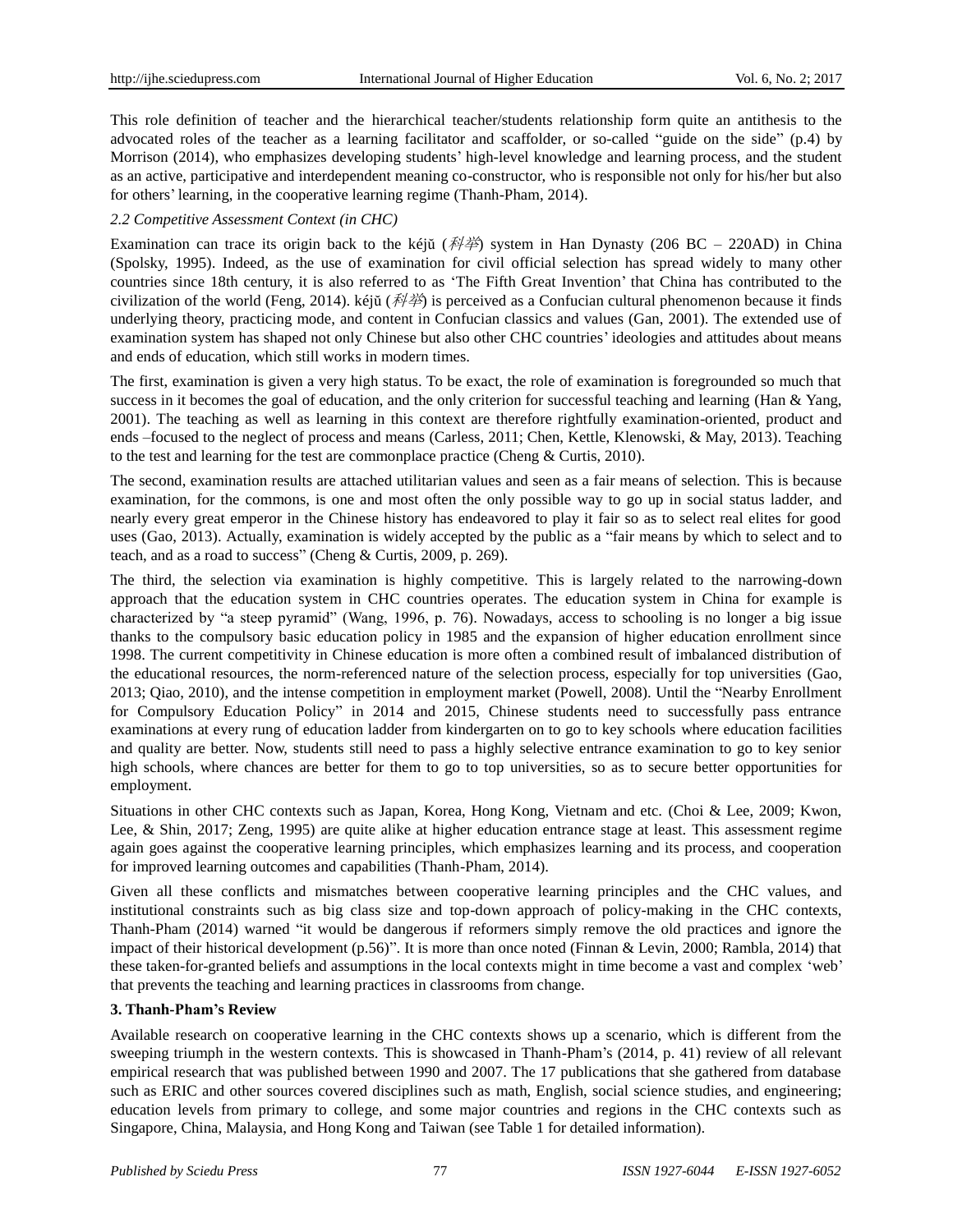|  |  |  |  | Table 1. Cooperative learning studies and academic performance of CHC students (1990-2007) |  |  |
|--|--|--|--|--------------------------------------------------------------------------------------------|--|--|
|--|--|--|--|--------------------------------------------------------------------------------------------|--|--|

| Researchers           | Location  | Members    | Edu level | Treatment     | Duration   | Subject area   | Achievement     |
|-----------------------|-----------|------------|-----------|---------------|------------|----------------|-----------------|
| (year)                |           |            |           | methods       |            |                | Effects         |
| Betty (2000)          | HK        | NR         | Primary   | <b>STAD</b>   | 1 semester | NR             | $+$             |
| Chang (2006)          | Taiwan    | NR         | Primary   | <b>STAD</b>   | 10 weeks   | Visual arts    | $^{+}$          |
| Chan $(2000)$         | Singapore | <b>NR</b>  | Primary   | Mixed method  | <b>NR</b>  | Maths          | $\mathbf{0}$    |
| Cheng (2006)          | Taiwan    | 98         | College   | Group study   | 8 weeks    | Technology     | $\! + \!\!\!\!$ |
| Chung (1999)          | HK        | 23         | College   | Mixed         | 1 semester | Maths          |                 |
| Eva (2003)            | HK        | 21         | Secondary | Mixed method  | 2 terms    | English        | $\mathbf{0}$    |
| Hassim et al. (2004)  | Malaysia  | 128        | College   | Mixed method  | 1 semester | Engineering    | $^{+}$          |
| Hwang et al. $(2006)$ | HK        | 122        | College   | Group study   | 1 semester | Accounting     | $^{+}$          |
| Law $(2006)$          | China     | NR         | Primary   | <b>STAD</b>   | 1 term     | Social science |                 |
| Lee et al. (1999)     | Singapore | 4 teachers | Primary   | Mixed         | 1 year     | Social science | $^{+}$          |
| Lee et al. (1999)     | Singapore | 286        | Primary   | Mainly Jigsaw | 1 year     | Social science | $0/+$           |
| Lee $(1990)$          | Malaysia  | <b>NR</b>  | Secondary | TGT & STAD    | $\rm NR$   | Maths          | $^{+}$          |
| Liao $(2006)$         | Taiwan    | 84         | NR        | Mixed method  | 12 weeks   | English        | $^{+}$          |
| Meriam (2000)         | Malaysia  | <b>NR</b>  | Secondary | <b>TGT</b>    | 3.5 weeks  | Maths          | $\mathbf{0}$    |
| Messier $(2003)$      | China     | 145        | Secondary | Mixed method  | 4 weeks    | English        |                 |
| Sachs et al. (2003)   | HK        | 520        | Primary   | Project team  | 1 year     | English        |                 |
| Tan et al (2007)      | Singapore | 241        | Secondary | Group study   | 1 semester | Geography      | $\mathbf{0}$    |

**Note**: NR=Not reported; 0 indicates no differences, + indicates positive achievement, and – indicates that a control group significantly exceeded an experimental group in achievement

These studies have conducted cooperative learning experiments, which lasted for a few weeks to one year, only to find that 9 out of 17, that is, 52.9%, reported neutral and negative impact on students' learning achievements. Analysis of reasons accounting for these not-so-desirable results points to 1) possible validity issue of the designs; 2)CHC students' possible unfamiliarity with this new kind of learning approach; and more importantly, 3) local institutional constraints and disjunctions between some principles of cooperative learning and the CHC cultural values.

The first reason is beyond the scope of this study. The second is understandable, given the fact that cooperative learning is a borrowed and new initiative to both CHC teachers and students alike. The third and major reason, however, challenged the Western-based assumption that cooperative learning will entail better learning outcomes than the otherwise traditional ways of learning, and raised the issue of cultural appropriateness of cooperative learning to the CHC contexts. On the one hand, the passive CHC learners, who are used to listening and taking notes in classrooms, find it hard to become active and independent in their learning (Tan, Lee, & Sharan, 2007). Affective factors such as anxiety out of lack of participation in classroom (Sachs, Candlin, Rose, & Shum, 2003), reluctance to argue or assess others' work out of a concern for harmony within the group (Chung, 1999; Eva, 2003), and individualistic (Hassim et al., 2004) and competitive (Suige, 1997) culture are also contributing to 'unproductive' or even 'defunctional' group work and discussion with CHC students. Teachers, on the other hand, find it hard to shift from 'sage on the stage' to 'guide on the side'. They could not even finish cooperative tasks properly for reasons such as time limits (Sachs, Candlin, Rose, & Shum, 2003), doubts about the effectiveness of cooperative mode in a competitive context (Messier, 2003) and students' ability to learn by themselves (Zakaria & Iksan, 2007), and their sheer unwillingness to do it (Lee, Ng, & Phang, 1999). In short, the cultural values of the CHC contexts do seem to have made it hard for the cooperative learning principles to be implemented as effectively as they do in the Western context.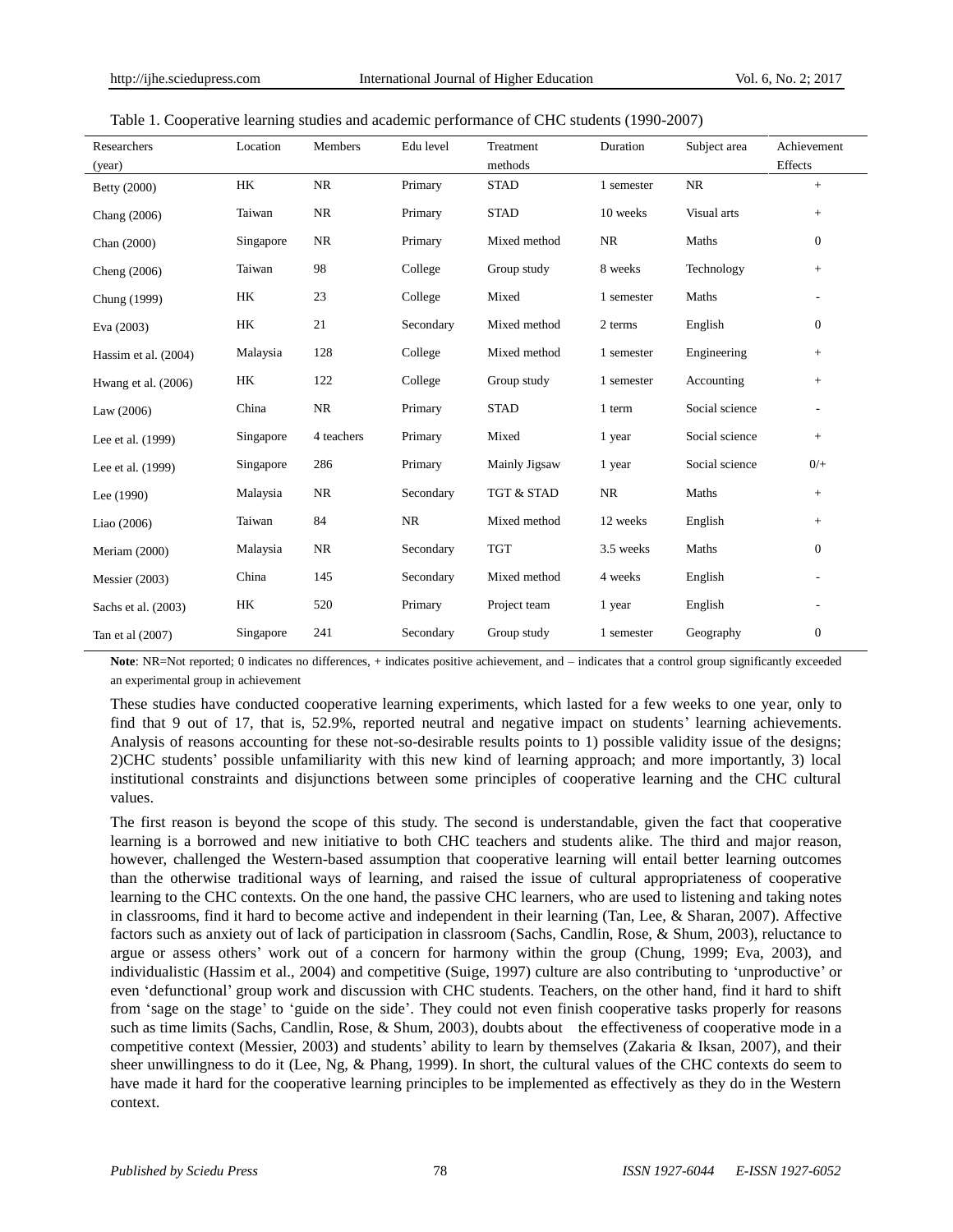#### **4. This Review**

This study did a similar review of cooperative learning-related literature that were conducted in CHC contexts and published after 2007. The authors searched ERIC database and other available sources, and found 39 empirical studies that fit with Thanh-Pham's (2014) two selection criteria. That is, effects of cooperative learning as related to CHC students' academic achievement, and conducted in classroom settings (see Table 2 below for more details).

Table 2. Cooperative learning studies and academic performance of CHC students (2007-2016)

| Researchers (year)        | Location   | Participant | Edu level                | Treatment methods        | Duration          | Subject area           | Achievement<br>Effects |
|---------------------------|------------|-------------|--------------------------|--------------------------|-------------------|------------------------|------------------------|
| Hang et al. (2015)        | Vietnam    | 19          | Primary                  | Observation, interviews, | <b>NR</b>         | Science                |                        |
| Chen (2013)               | Taiwan     | 315         | College                  | Questionnaire            | <b>NR</b>         | NR                     | $\boldsymbol{0}$       |
| Gonzales & Torres (2015)  | Philippine | 127         | Secondary                | Quasi-experimental       | 2 weeks           | <b>ESL Reading</b>     | $\boldsymbol{0}$       |
| Koh (2008)                | Singapore  | 217         | College                  | <b>STAD</b>              | 2 years           | <b>Biology</b>         | $\boldsymbol{0}$       |
| Vreven & McFadden (2007)  | Other      | 369         | College                  | Test, survey             | 3 weeks           | Psychology             | $\boldsymbol{0}$       |
| Chen, Wang & Lin $(2015)$ | Taiwan     | 50          | Secondary                | Game-based Learning      | NR                | Science                | $^{+}$                 |
| Li & Campbell $(2008)$    | Other      | 22          | College                  | Interviews               | <b>NR</b>         | <b>NR</b>              | $+/-$                  |
| Jung (2013)               | Korea      | 5           | College                  | Interviews               | 1 year            | Music                  | $\qquad \qquad +$      |
| Park & So (2014)          | Korea      | 3           | College                  | Interviews               | 1 term            | Pedagogy               | $^{+}$                 |
| Huang et al. (2012)       | Taiwan     | 57          | College                  | Survey, interviews       | 1 term            | Graphic design         | $^{+}$                 |
| Lin (2010)                | Taiwan     | NR          | College                  | Jigsaw                   | <b>NR</b>         | English learning       | $^{+}$                 |
| Liu $(2016)$              | Taiwan     | 153         | College                  | Questionnaire            | 1 year            | NR                     | $^{+}$                 |
| Li et al. (2010)          | Other      | 13          | College                  | Group work               | 2 years           | Various majors         |                        |
| Xu et al. (2014)          | China      | 307         | College                  | Statistical modeling     | 1 term            | Multimedia             | $^{+}$<br>$^{+}$       |
| Du et al. (2016)          | China      |             |                          |                          | 1 term            | Multimedia             |                        |
|                           | China      | 307         | College                  | multilevel analysis      | 1 term            | English listening      | $^{+}$                 |
| Han $(2015)$              |            | 105         | College                  | Survey, interviews       |                   |                        | $^{+}$                 |
| Fu (2013)                 | China      | 58          | College                  | Action research          | 1 term            | English reading        | $\! + \!\!\!\!$        |
| Jia (2016)                | China      | 120         | College                  | Comparison               | 1 term            | English writing        | $^{+}$                 |
| Ning & Carry (2014)       | China      | 118         | College                  | Control group design     | <b>NR</b>         | <b>NR</b>              | $^{+}$                 |
| Yang et al $(2016)$       | China      | 48          | College                  | Survey, interview        | <b>NR</b>         | English translation    | $^{+}$                 |
| Pan & Wu (2013)           | Taiwan     | 78          | College                  | Survey                   | 1 term            | English reading        | $\! + \!\!\!\!$        |
| Lan et al $(2015)$        | Taiwan     | 81          | Primary                  | Quasi-experimental       | <b>NR</b>         | <b>English Writing</b> | $^{+}$                 |
| Wu (2014)                 | Taiwan     | 5           | College                  | Comparison &contrast     | 6 weeks           | English writing        | $^{+}$                 |
| Duxbury & Tsai (2010)     | Taiwan     | 233         | College                  | Survey, question         | 1 <sub>term</sub> | Foreign language       | $^{+}$                 |
| Kutnick et al. (2016)     | HK         | 524         | Primary                  | Quasi-experimental       | 7 months          | mathematics            | $^{+}$                 |
| Chan (2014)               | HK         | NR.         | Primary                  | Interview, observation   | 2 years           | Core subjects          | $^{+}$                 |
| Law $(2011)$              | HK         | 279         | Primary                  | Test, jigsaw, survey     | 1 term            | Reading                | $^{+}$                 |
| Mizuno $(2011)$           | Japan      | 39          | Secondary                | Survey, case study       | 1 year            | Japanese               | $^{+}$                 |
| Asakawa et al. (2016)     | Japan      | 97          | Secondary                | Questionnaire            | 22 months         | English                | $^{+}$                 |
| Kumiko (2011)             | Japan      | $\rm NR$    | College                  | NR                       | 1 term            | English                | $^{+}$                 |
| Tran $&$ Lewis (2012)     | Vietnam    | 80          | College                  | Jigsaw                   | 6 weeks           | mathematics            | $^{+}$                 |
| Tran (2014)               | Vietnam    | 110         | $\operatorname{College}$ | STAD, group              | 8 weeks           | Psychology             | $^{+}$                 |
| Tran (2010)               | Vietnam    | 77          | College                  | Jigsaw                   | 14 weeks          | <b>English Reading</b> | $\! + \!\!\!\!$        |
| Leng et al. (2015)        | Malaysia   | 37          | Secondary                | Survey                   | 1 month           | History                | $^{+}$                 |
| Choi & Rhee (2014)        | Korea      | 5445        | College                  | Questionnaire            | <b>NR</b>         | Various majors         | $^{+}$                 |
| Ornprapat et al. (2010)   | Thailand   | 40          | College                  | Interview                | 1 term            | English class          | $^{+}$                 |
| Zainuddin (2015)          | Indonesia  | 90          | Secondary                | Group comparison         | $\rm NR$          | NR                     | $\! + \!\!\!\!$        |
| Talib & Kailani (2014)    | Indonesia  | 206         | Secondary                | Comparison               | 1 term            | Natural science        | $^{+}$                 |
| Thanh-Pham et al. (2010)  | Other      | 145         | College                  | Survey, interview        | 8 weeks           | NR                     | $^{+}$                 |

Note: NR=Not reported; 0 indicates none effects, + means positive, and – negative. Other in the Location column means the study was conducted in areas other than CHC countries but still on CHC students.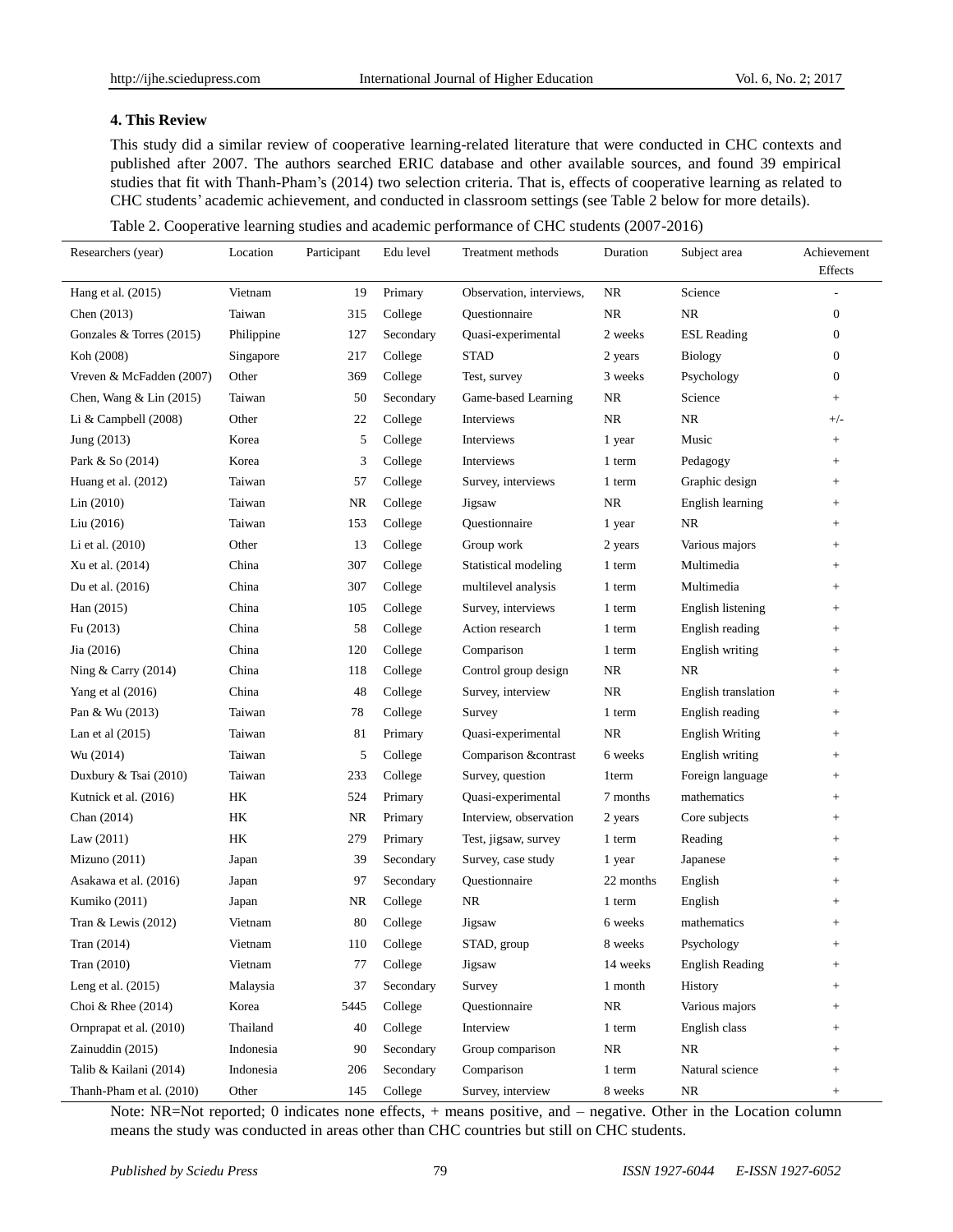Compared with Thanh-Pham's review, this group of literature can be said to be much larger not only in numbers, but also in discipline variety and geographical coverage. Nonetheless, a most striking finding that this review has revealed is that 33 out of 39, that is, 84.6% of the studies reported positive findings in regards to the impact of cooperative mode on students' learning achievement, which leaves only 5 studies (12.9%) reported negative or none effects and one with mixed findings. That is, this review shows a rising in positive studies by 37.5% as compared to Thanh-Pham (2014). 37.5% over a decade is certainly a considerable change in the area of education. A question arising from this big change regarding the cooperative mode's impact on CHC students' learning achievement is: What indeed makes this happen?

#### **5. Analysis & Findings**

To address this question, the 56 studies involved in the two literature reviews were coded and put into SPSS 22.0, a software frequently used for quantitative analysis. Then, factors such as location, education level, discipline and duration were explored as independent variables via a multinomial logistic regression model. This is because variables used in this set of data are mostly qualitative and of categorical nature (Leech, Barrett, & Morgan, 2015).

The output data, as illustrated in the table of parameter estimates (Table 3), demonstrate that location and duration are insignificant statistically (sig>.05). Yet, the other two factors, education level and discipline, is statistically significant with Sig-value less than .05. That means where the study was conducted and how long it has lasted do not seem to affect the positive or negative nature of its findings; whereas students' educational level and the subject area that studies were conducted within do.

|  |  | Table 3. Factors influencing students' learning achievement (Parameter Estimates) |  |
|--|--|-----------------------------------------------------------------------------------|--|
|  |  |                                                                                   |  |

|           |                      |           |                      |                      |                  |           | 95% Confidence Interval |                    |
|-----------|----------------------|-----------|----------------------|----------------------|------------------|-----------|-------------------------|--------------------|
|           |                      | Estimate  | Std. Error           | Wald                 | Df               | Sig.      | Lower Bound             | <b>Upper Bound</b> |
| Threshold | [Achievement = $1$ ] | 29.674    | 1.124                | 696.947              | 1                | .000      | 27.471                  | 31.878             |
|           | [Achievement = $2$ ] | 33.433    | 1.563                | 457.697              | 1                | .000      | 30.370                  | 36.495             |
| Location  | $[Country=1]$        | $-405$    | 1.424                | .081                 | 1                | .776      | $-3.196$                | 2.386              |
|           | $[Country=2]$        | 1.229     | 1.732                | .503                 | $\mathbf{1}$     | .478      | $-2.166$                | 4.625              |
|           | $[Country=3]$        | $-1.092$  | 2.051                | .283                 | $\mathbf{1}$     | .594      | $-5.113$                | 2.928              |
|           | $[Country=4]$        | $-2.668$  | 1.756                | 2.308                | 1                | .129      | $-6.111$                | .774               |
|           | $[Country=5]$        | $-16.977$ | 3469.661             | .000                 | 1                | .996      | $-6817.388$             | 6783.434           |
|           | $[Country=6]$        | $-16.746$ | 3436.109             | .000                 | $\mathbf{1}$     | .996      | $-6751.395$             | 6717.904           |
|           | $[Country=7]$        | 2.126     | 1.819                | 1.366                | $\mathbf{1}$     | .242      | $-1.439$                | 5.692              |
|           | $[Country=8]$        | 1.044     | 2.791                | .140                 | $\mathbf{1}$     | .708      | $-4.427$                | 6.514              |
|           | $[Country=9]$        | $-1.554$  | 1.924                | .652                 | $\mathbf{1}$     | .419      | $-5.325$                | 2.218              |
|           | $[Country=10]$       | $0^a$     | $\Box$               | $\ddot{\phantom{a}}$ | $\boldsymbol{0}$ | $\lambda$ |                         | $\sim$             |
|           | [Edu Level=1]        | 13.026    | 1.214                | 115.138              | 1                | .000      | 10.647                  | 15.406             |
|           | [Edu Level=2]        | 13.710    | 1.096                | 156.415              | $\mathbf{1}$     | .000      | 11.561                  | 15.858             |
|           | [Edu Level=3]        | 13.147    | .000                 | $\overline{a}$       | $\mathbf{1}$     |           | 13.147                  | 13.147             |
|           | [Edu Level=4]        | $0^a$     | $\ddot{\phantom{0}}$ |                      | $\boldsymbol{0}$ |           |                         |                    |
|           | [Duration=1]         | .116      | 1.096                | .011                 | $\mathbf{1}$     | .916      | $-2.032$                | 2.263              |
|           | [Duration=2]         | $-1.846$  | 1.263                | 2.137                | 1                | .144      | $-4.321$                | .629               |
|           | [Duration=3]         | $-1.073$  | 1.993                | .290                 | 1                | .590      | $-4.978$                | 2.833              |
|           | [Duration=4]         | $-2.628$  | 2.198                | 1.430                | 1                | .232      | $-6.936$                | 1.679              |
|           | [Duration=5]         | $0^a$     | $\ddot{\phantom{0}}$ | $\ddot{\phantom{a}}$ | $\boldsymbol{0}$ | $\cdot$   |                         |                    |
|           | $[Discipline=1]$     | 16.685    | 1.127                | 219.171              | $\mathbf{1}$     | .000      | 14.476                  | 18.893             |
|           | [Discipline=2]       | 16.846    | 1.289                | 170.725              | $\mathbf{1}$     | .000      | 14.319                  | 19.373             |
|           | $[Discipline=3]$     | 18.024    | 1.687                | 114.134              | $\mathbf{1}$     | .000      | 14.717                  | 21.330             |
|           | [Discipline=4]       | 16.344    | .000                 |                      | $\mathbf{1}$     |           | 16.344                  | 16.344             |
|           | [Discipline=5]       | $0^a$     |                      |                      | $\boldsymbol{0}$ |           |                         |                    |

**Note**: Link function: Logit.

This parameter is set to zero because it is redundant.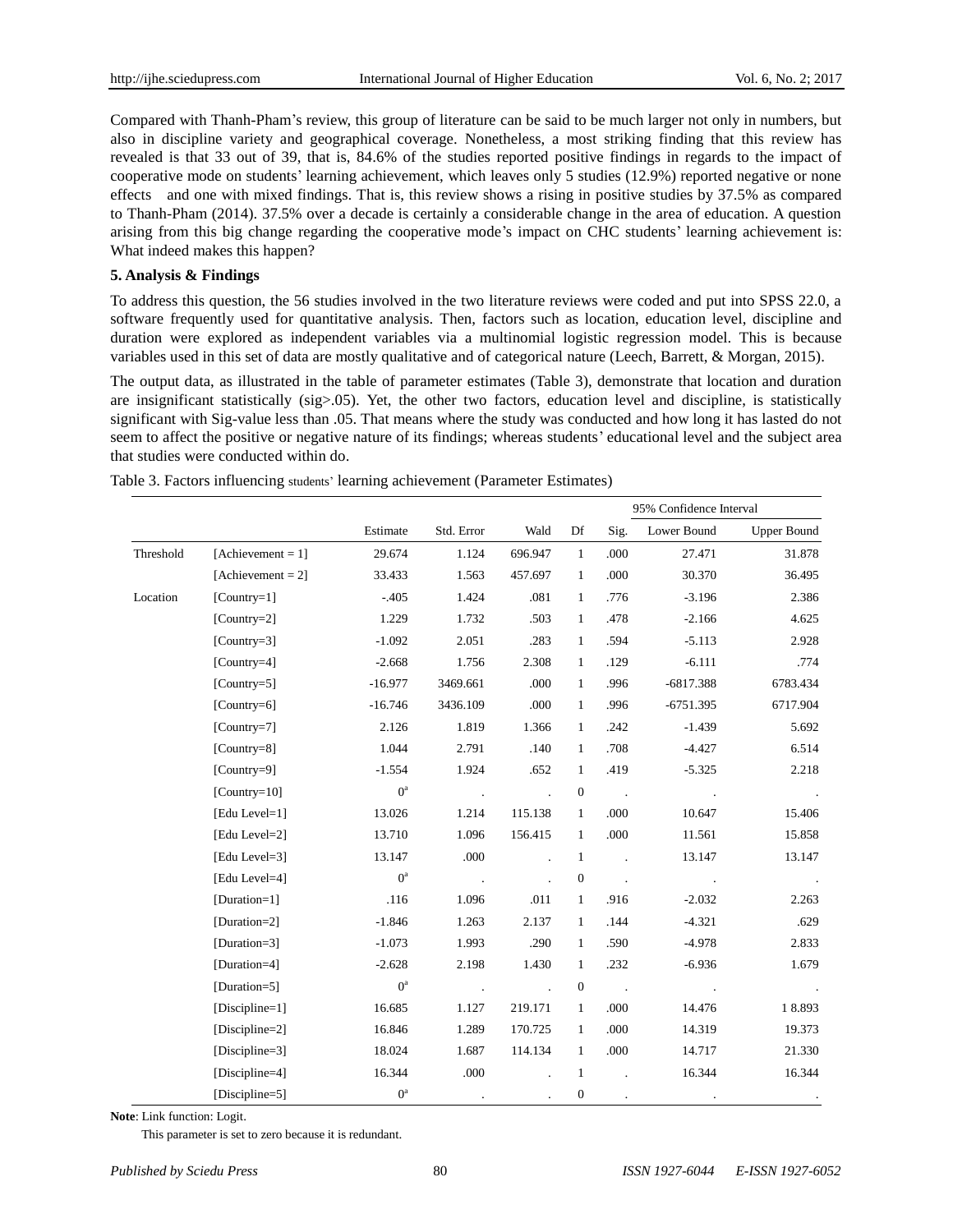# *5.1 Insignificant Factor 1: Location*

Studies in Thanh-Pham (2014) were conducted within five countries [Hong Kong (5), Singapore (4), Taiwan (3), Malaysia (3) and China (2)], with 12 out of 17, that is, 70.6% being economically developed regions. Geographical coverage in this review is more than doubled and includes a dozen, or say, most of the CHC countries. It thus can be said that cooperative learning has attracted a general academic attention in CHC contexts. It's also worth noting that while developed countries still retain their academic attention in cooperative learning, of which Taiwan (9 or 23%) is particularly keen on it; developing countries begin to show an interest in exploring cooperative learning and its potential as well. China (7) and Vietnam (4), for example, come to the second and third in the number column, and Indonesia, Philippine, Malaysia, and Thailand all claim one or two studies to their names.





The insignificance of location factor within such a wide geographical coverage implies that the actual implementation of cooperative learning and its effects are not much different within the CHC contexts, regardless of the name, size and development degree of the located country. This finding, in a way, confirms the conformity of cultural influence in this region, and ensures the rationale and necessity for looking cooperative learning from a CHC perspective.

# *5.2 Insignificant Factor 2: Duration*

62.5% of the studies within the two reviews last no longer than a term, which is most manageable for experiments (Creswell, 2008). Four in Thanh-Pham's review and three in this review last for one year. Also four longitudinal studies in this literature group are conducted to observe the long term effects of cooperative learning on students' achievement.

|  |  | Table 4. Review * Duration Crosstabulation |
|--|--|--------------------------------------------|
|--|--|--------------------------------------------|

|                |                 | $<$ a term | a term | a year | $> a$ year   | not reported | Total |
|----------------|-----------------|------------|--------|--------|--------------|--------------|-------|
| Thanm's review | Count           | 4          | 8      | 3      | $\mathbf{0}$ | 2            | 17    |
|                | % within Review | 23.5       | 47.1   | 17.6   | $\mathbf{0}$ | 11.8         | 100.0 |
| This review    | Count           | 7          | 16     | 3      | 4            | 9            | 39    |
|                | % within Review | 17.9       | 41.0   | 7.7    | 10.3         | 23.1         | 100.0 |
| Total          | Count           | 11         | 24     | 6      | 4            | 11           | 56    |
|                | % within Review | 19.6       | 42.9   | 10.7   | 7.1          | 19.6         | 100.0 |

Experiments of longer period are usually perceived as more robust in validity and reliability, especially in impact studies (Creswell, 2008), the insignificance of duration factor in this paper, nonetheless, shows that it does not make much differences in the effectiveness/ineffectiveness of cooperative learning in the CHC situations.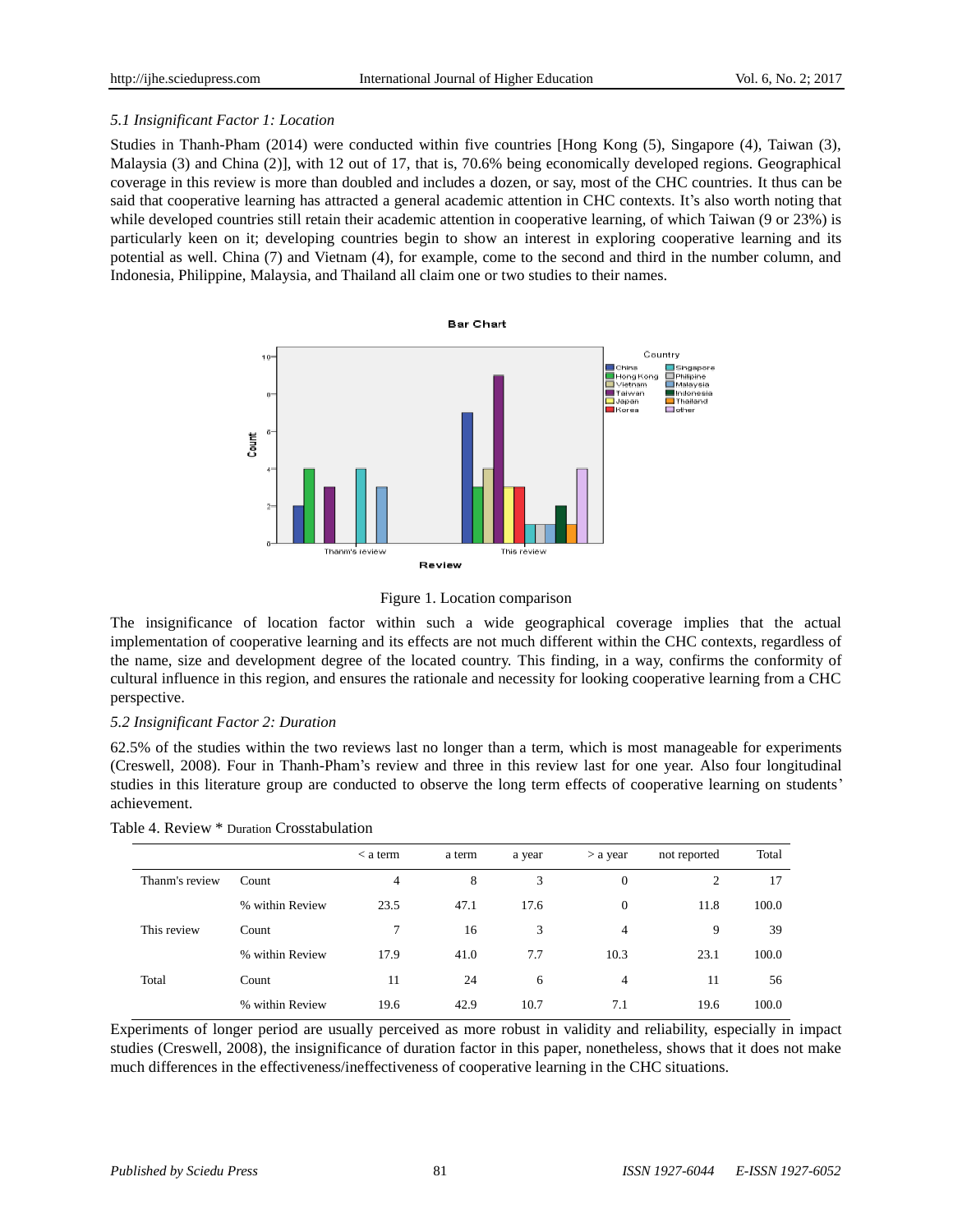#### *5.3 Significant Factor 1: Education Level*

As is shown in Figure 2 below, while Thanh-Pham's (2014) review focuses mainly on primary and secondary schools (12 out of 17, or 70.5%), studies on college students seem to take the lion's share in this review, which is 27, or 69.2%, of the 39 studies.



Figure 2. Level comparison

In other word, the past decade has seen a shift of cooperative learning-related research focus from basic to higher education level. And a crosstabulation between education level and achievement (Table 5) shows that while the negative ratings of studies on primary and secondary students are both 41.6%, the percentile of positive studies on college students are as high as 83.9%. That means cooperative learning is more likely to positively impact students of higher education level than those of basic education levels.

Table 5. Level \* Achievement Crosstabulation

|              |                | Positive      | Negative         | None         | Mixed            | Total |
|--------------|----------------|---------------|------------------|--------------|------------------|-------|
| Primary      | Count          | $\mathcal{I}$ | 4                |              | $\boldsymbol{0}$ | 12    |
|              | % within Level | 58.3          | 33.3             | 8.3          | $\boldsymbol{0}$ | 100.0 |
| Secondary    | Count          | 7             |                  | 4            | $\boldsymbol{0}$ | 12    |
|              | % within Level | 58.3          | 8.3              | 33.3         | $\mathbf{0}$     | 100.0 |
| College      | Count          | 26            |                  | 3            |                  | 31    |
|              | % within Level | 83.9          | 3.2              | 9.7          | 3.2              | 100.0 |
| not reported | Count          |               | $\boldsymbol{0}$ | $\mathbf{0}$ | $\boldsymbol{0}$ |       |
| Total        |                | 41            | 6                | 8            |                  | 56    |

This is understandable given that college is a context different from primary and secondary schools. Basic education (from year one to year 12) in the CHC societies usually adopts a unified curriculum and a high-stakes examination system, which is quite competitive. New pedagogies are accordingly faced with resistance from both teachers and parents, as experiments on these new pedagogies, even in response to a top-down initiative, can be time-consuming and risky in some way. Law et al. (2009) made this explicit when secondary school teachers in their study were observed to be struck in the tensions of examination and dare not to try new teaching style with major subjects. In contrast, teaching in universities is more open and flexible, teachers have more control over their curricula and they are more likely to appreciate the potential that cooperative learning can provide. Competition at higher education stage is much less severe. Learners in colleges are much more mature than their primary and secondary counterparts, and more likely to embrace this more social way of learning and make the best of it. Of course, it is also possible that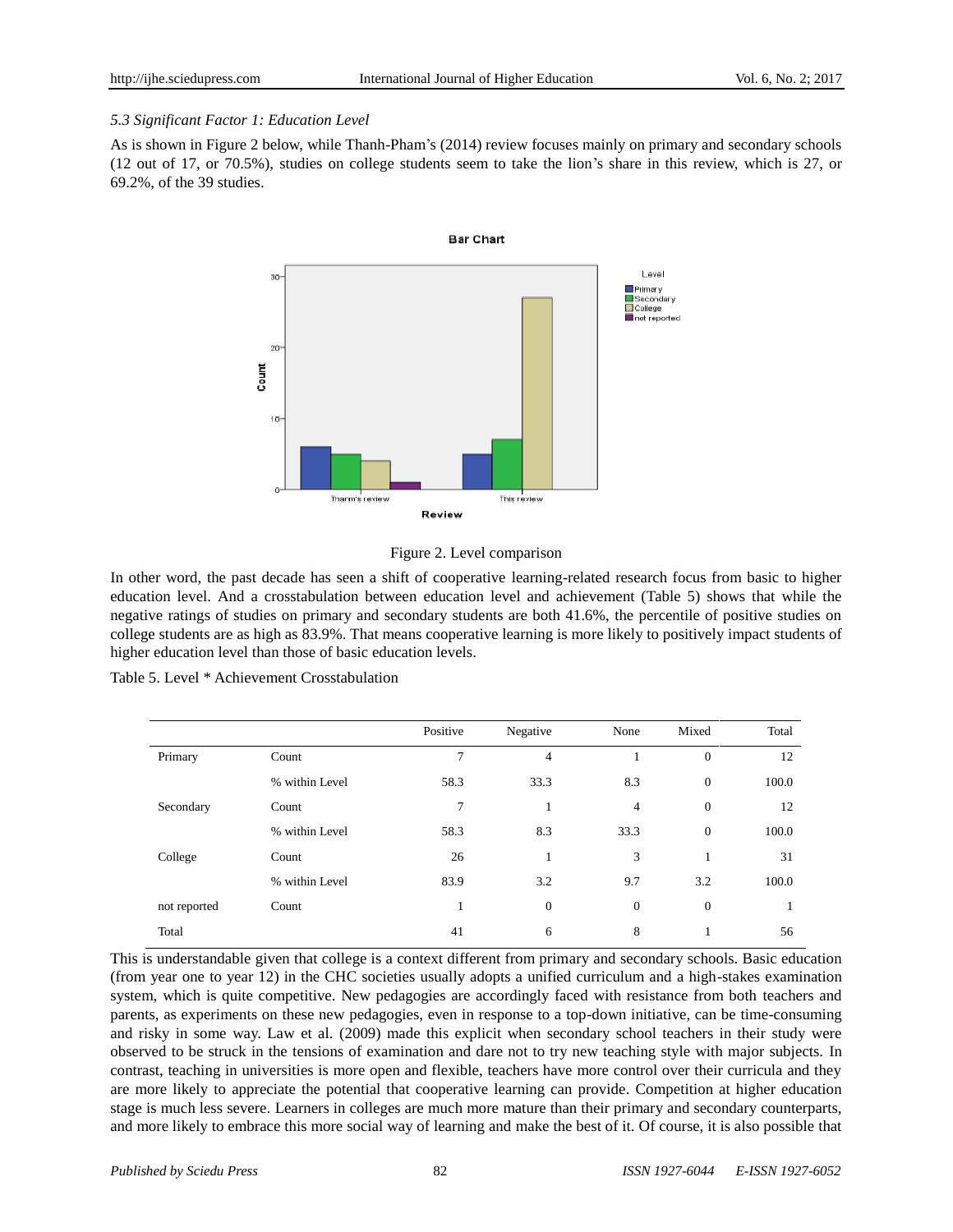these students have more or less experienced or known about cooperative learning style during their basic educational years, can finally open their arms to it.

#### *5.4 Significant Factor 2: Subject Factor*

Table 6 below shows that apart from a unreported one, the subjects in Thanh-Pham's (2014) review are evenly distributed in the areas of Science, English, Math, and Other, with each being 23.5%. This review, however, sees English (38.5%) and Other (25.6%) relatively higher and the other two falling to 12.5% (Math) and 7.7% (Science).

Table 6. Subject distribution in the two reviews

|                |                 | English | Math | Science | Other          | Not reported | Total |
|----------------|-----------------|---------|------|---------|----------------|--------------|-------|
| Thanh's review | Count           | 4       | 4    | 4       | $\overline{4}$ |              | 17    |
|                | % within Review | 23.5    | 23.5 | 23.5    | 23.5           | 5.9          | 100.0 |
| This review    | Count           | 15      | 5.   | 3       | 10             | 6            | 39    |
|                | % within Review | 38.5    | 12.8 | 7.7     | 25.6           | 15.4         | 100.0 |
| Total          | Count           | 19      | 9    | 7       | 14             |              | 56    |
|                | % within Review | 33.9    | 16.1 | 12.5    | 25.0           | 12.5         | 100.0 |

This can in part be explained with the high proportion of college studies in this review (69.2%), the subjects of which are mostly related to majors and thus coded as "Other". The fact that English discipline is most active in trying new teaching styles might account for the percentage of English in this review.

A symmetrical normalization analysis between achievement and subject (Figure 3.) shows that the Other, English and Math subjects tends to be positive, which are respectively 86.7%, 78.9% and 66.7%, whereas studies conducted within Science subject is much closer to negative or none. To be exact, more than half (57.1%) Science studies reported negative or none findings. It looks like cooperative learning mode works best with CHC students in Other and English subjects, fine with Math, but not quite with Science subject.

#### **Row and Column Points**



Figure 3. Symmetrical normalization between achievement and subject

Discipline characteristic is probably a reason for this result. English subject, for example, is devoted to language learning, which is innately social and interactive. It is thus no wonder to find most of the studies conducted in this discipline positive. Math and Science subjects, on the other hand, need a lot reflection and internalization on the learners' part. Cooperation between learners, though work sometimes or in some way within the two disciplines, probably does not matter as much.

The pressure of high-stakes examination might play a part too. Other subjects, which are either minor subjects in primary and secondary levels, or subjects in college level, are faced with much less pressure from external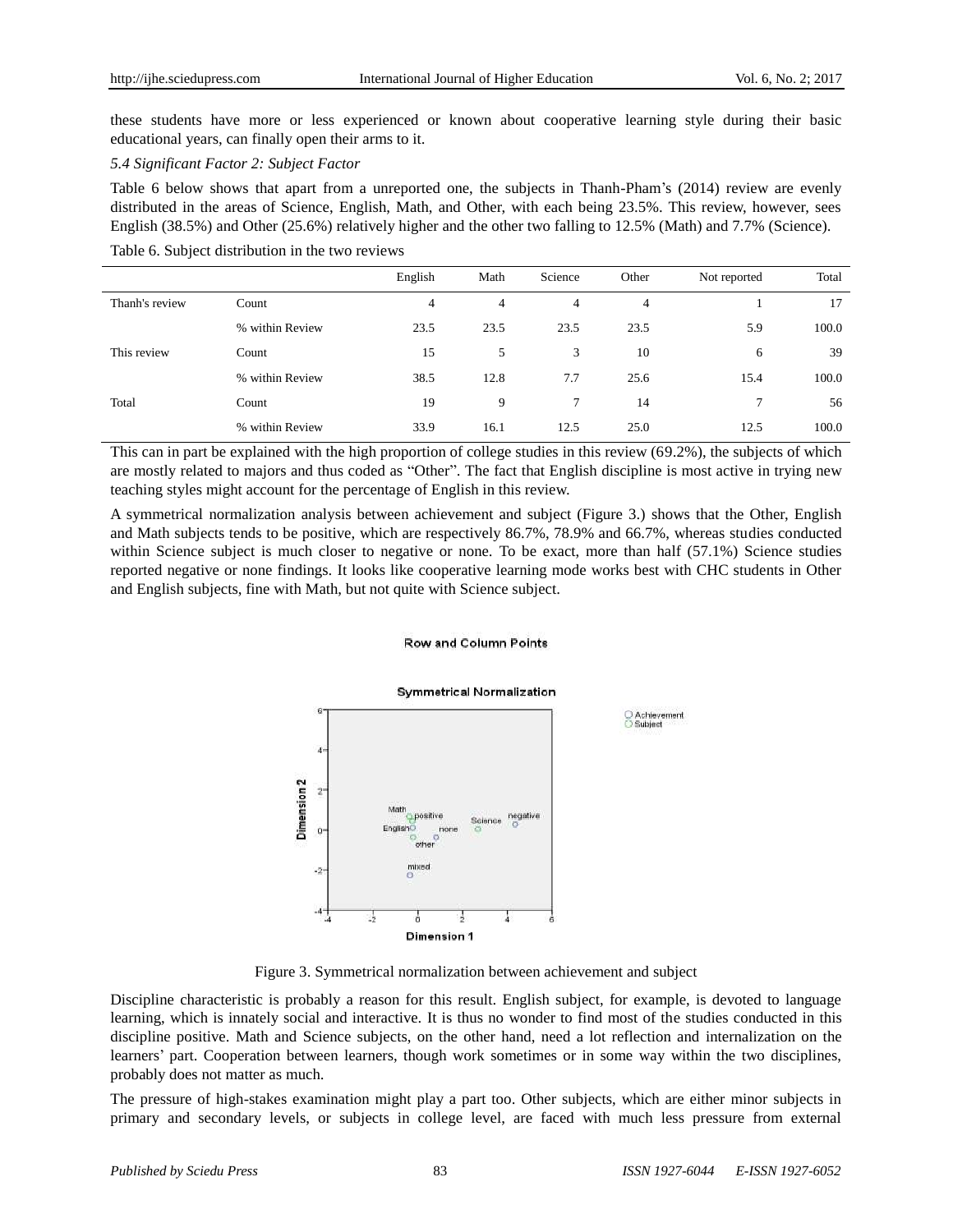examination than Math and Science, which are both core subjects. These assumptions, however, need further investigation to consolidate.

#### **6. Conclusion: Changing Contexts and Adaptive Agency**

Judging from above comparative analysis between the two literature reviews, the past decade has seen major improvements in terms of the impact of cooperative mode on CHC learners' academic achievements. The supportive percentage in terms of academic achievement in the latter review (84.6%), is not only higher than the 37.5% from literatures ten years ago (Thanh-Pham, 2014), but also higher than the percentile in Western studies, for example, 72% (48 out of 68) in Slavin (1990), 63% (63 out of 99) in Slavin (1996), and 80% in Johnson & Johnson (1999). It seems, therefore, safe to conclude that cooperative learning is largely applicable in the CHC environments as well.

Nonetheless, it needs noting that this shift from 'not appropriate' to 'largely applicable' occurs within a period of a decade or so, which is rather quick for education arena. Of course, validity, the first issue that Thanh-Pham (2014) spotted from the literatures of ten years ago, could now serve to explain, in part, this seemingly big and quick change. This is evidential in the many 'not reported' items in Table 2 (3 in participant column, 9 in duration column, and 6 in subject column).

Changes, however, do seem to have taken place to CHC students' possible unfamiliarity with the cooperative learning approach, the second issue that Thanh-Pham (2014) identified. With cooperative inquiry being advocated in both research and policy around the turn of the century, CHC teachers as well as learners are faced with pressure of change. More or less, cooperative mode is taken up in classrooms. Having experienced it in primary and secondary schools, learners become familiar with and then accept this new learning approach. This is part of the reason why college students tend to favor cooperative learning as revealed in this review and the study from Chan and Rao (2009) as well.

Changes happen to Thanh-Pham's (2014) third issue too, which regards local institutional constraints and disjunctions between some principles of cooperative learning and the CHC cultural values. First of all, with globalization, CHC contexts are changing with its changing education, and so do teachers and learners' ideology as well as pedagogy (Chan & Rao, 2009). Law et al. (2009), for example, found that Hong Kong teachers and students, under pressures of change, have taken on new epistemology from new experience. The teachers tried to empower and gradually shift from sage on stage to guide by side, the students tried to take active role in their learning, and take control of it, in the experiments at least. In this way, both teachers and students are making adaptive changes in response to the policy. Fu (2013) from mainland China, Pan and Wu (2013) from Taiwan, Tran (2014) from Vietnam, and Asakawa, et al.(2016) from Japan all provide similar evidence in this regard.

For another, the intense examination culture still prevails and constrains the potential of cooperative mode being fully realized. This is evident in both subject and education level factor analysis: Other subject and tertiary level, which are not under pressure of examination, is more liable to see positive response than Science and Math subjects and primary and secondary levels, which are faced with examination pressure. Chan (2009) and Gao (2013) provide further support with findings that in Hong Kong and mainland China only minor subjects such as politics and history can be used to experiment on cooperative mode.

The reasons accounting for this noticeable change can be multiple and complex. Resistance and reluctance are visible as well. But there is no denying that with the cooperative initiative being advocated in research as well as in policy for over a decade, teachers and students in the CHC contexts begin to take on this kind of pedagogy.

#### **Acknowledgements**

This study is sponsored by Shanxi Province Department of Education as part of Shanxi Graduate Education Innovation Program (2014-148).

#### **References**

- Agelasto, M. (1998). *Educational disengagement: undermining academic quality at a Chinese university*. <http://www.agelastos.com/disengagement/>
- Asakawa,M., Kanamaru A., Plaza T. & Shiramizu C. (2016) Useful Expressions for Implementing Cooperative Learning in English. *TESL*-*EJ, 19*(4), 1-16. http://tesl-ej.org/pdf/ej76/a1.pdf
- Biggs, J. B., & Watkins, D. A. (1996). The Chinese learner in retrospect. In D. A. Watkins & J. B. Biggs (Eds.), *The Chinese learner: Cultural, psychological and contextual influences* (pp. 269-284). Hong Kong and Melbourne: CERC & ACER.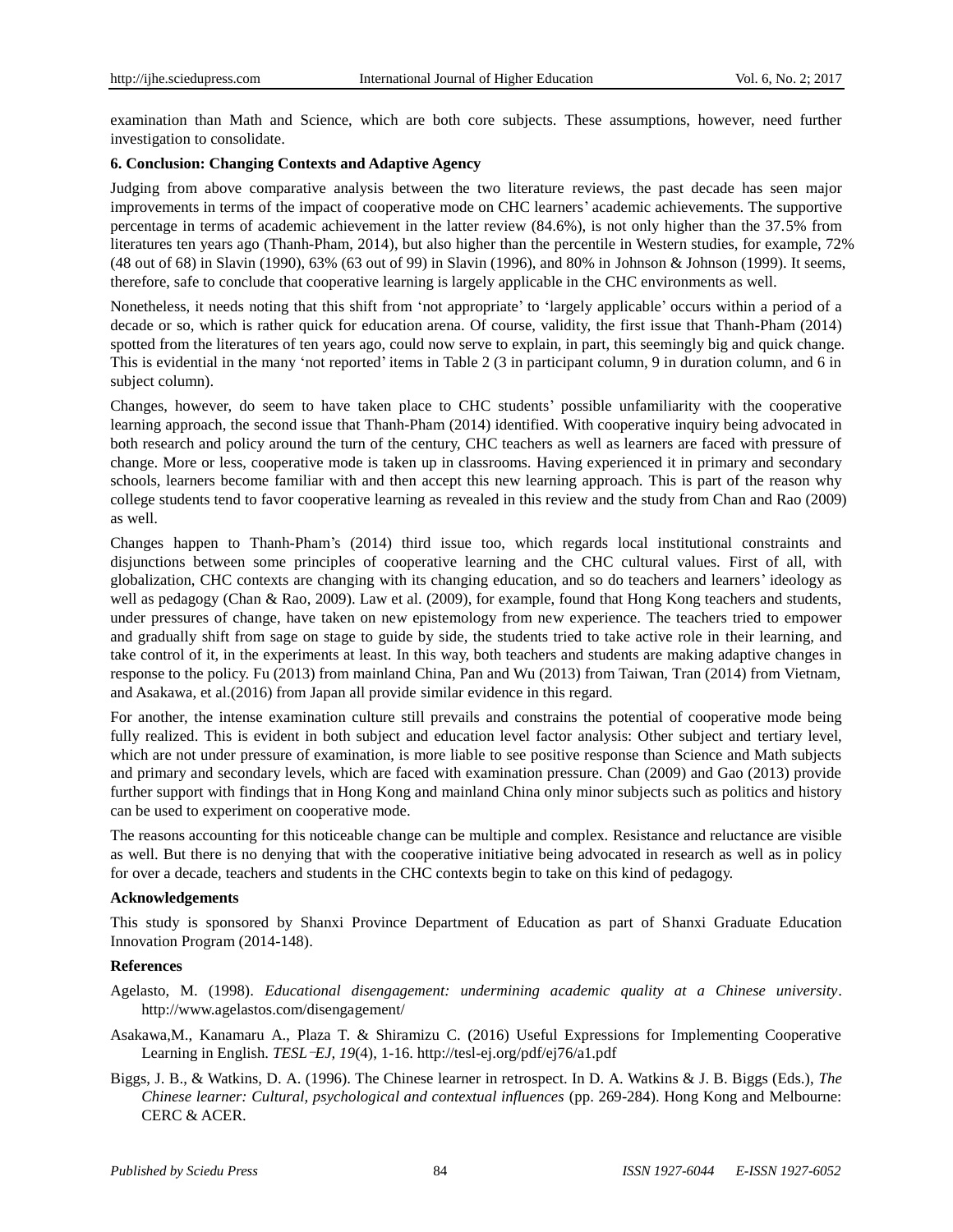- Carless, D. (2010). *From testing to productive student learning: Implementing formative assessment in Confucian heritage settings*. New York: Routledge.
- Chan, C., & Rao, N. (2009). *Revisiting the Chinese learner: Changing contexts, changing education*. Hong Kong: Springer.
- Chan, C. K. K. (2009). Classroom innovation for the Chinese learner: transcending dichotomies and transforming pedagogy. In C. Chan & N. Rao (Eds.), *Re-visiting the Chinese learner: Changing contexts, changing education*  (pp. 169-210). Hong Kong: Springer.
- Chen, Q. (2016). The Cultural Appropriateness and Appropriation of Formative Assessment in the Chinese Context. *Journal of Shanxi University, 3*, 80-90. https://doi.org[/10.13451/j.cnki.shanxi.univ\(phil.soc.\).2016.03.011](http://dx.chinadoi.cn/10.13451%2fj.cnki.shanxi.univ(phil.soc.).2016.03.011)
- Chen Q., Kettle, M., Klenowski, V., & May, L. (2013). Interpretation of formative assessment in the teaching of English at two Chinese universities: A sociocultural perspective. *Assessment and Evaluation in Higher Education, 38*(7), 831-846. <https://doi.org/10.1080/02602938.2012.726963>
- Cheng, L., & Curtis, A. (2009). The impact of English language assessment and the Chinese learner in China and beyond. In L. Cheng & A. Curtis (Eds.), *English language assessment and the Chinese learner* (pp. 268-273). New York & London: Routledge.
- Cheng, L., & Curtis, A. (2010). The realities of English language assessment and the Chinese learner in China and beyond. In L. Cheng & A. Curtis (Eds.), *English language assessment and the Chinese learner* (pp. 3-12). New York & London: Routledge.
- Choi, C-C., & Lee, C. (2009). Developments of English Language assessment in public examinations in Hong Kong. In L. Cheng and A. Curtis (Eds.), *English language assessment and the Chinese learner* (pp. 417-432). New York & London: Routledge.
- Chung, K. M. (1999). *Effects of cooperative learning on mathematics performance for students with learning difficulties*. Unpublished doctoral dissertation, Hong Kong: The University of Hong Kong. [https://doi.org/10.5353/th\\_b3196082](https://doi.org/10.5353/th_b3196082)
- Cook, L. (1991). Cooperative learning: a successful college teaching strategy. *Innovative Higher Education, 16*(1), 27-38. <https://doi.org/10.1007/BF00911556>
- Cortazzi, M., & Jin, L. (1996). Cultures of learning: Language classroom. In H. Coleman (Eds.), *Society and the language classroom* (pp.169-206). Cambridge and New York: Cambridge University Press.
- Creswell, J. W. (2008). *Educational research: planning, conducting and evaluating quantitative and qualitative research* (3<sup>rd</sup> ed.). Upper Saddle River, NJ: Pearson Education.
- Eva, C. E. W. (2003). *The application of cooperative learning in a remedial classroom in Hong Kong – A case study*. Unpublished doctoral dissertation, Hong Kong: Hong Kong Baptist University. http://repository.hkbu.edu.hk/etd\_ra/552
- Feng, T. (2014) Imperial Examination System, the Fifth Great Invention of China. *Journal of Shanxi University (Social Science Version)*, *37*(1), 47-55 (in Chinese).
- Finnan, C., & Levin, H. M. (2000). Changing school cultures. In H. Altrichter & J. Elliott (Eds.), *Images of educational change* (pp. 86-98.). Buckingham, England: Open University Press.
- Fraser, S. C., Diener, E., Beaman, A. L., & Kelem, R. T. (1977). Two, three, or four heads are better than one: Modification of college performance by peer monitoring. *Journal of Educational Psychology, 69*, 101-108. <https://doi.org/10.1037/0022-0663.69.2.101>
- Fu, X. (2013) An Action Research Report on Applying Co-Operative Learning Techniques in an Intensive English Reading Class in China, *English Language Teaching, 6*(10), 17-31.<https://doi.org/10.5539/elt.v6n10p17>
- Gan, C. (2001). Paradox between institutionalization and Confucianism Keju System and Confucian institutionalization. *History of Chinese Philosophy, 2*, 75-80(in Chinese).
- Gao, L. (2013). Reforms in student assessment in Mainland China: Contexts, new policy, changes and challenges. In E.H.F. Law and C. Li (Eds.), *Curriculum innovations in changing societies* (pp. 449-472). Sense publishers.
- Ginsberg, E. (1992). Not just a matter of English. *HERDSA News, 14*(1), 6-8.

Gunderson, B., & Johnson, D. (1980). Building positive attitudes by using cooperative learning groups. *Foreign*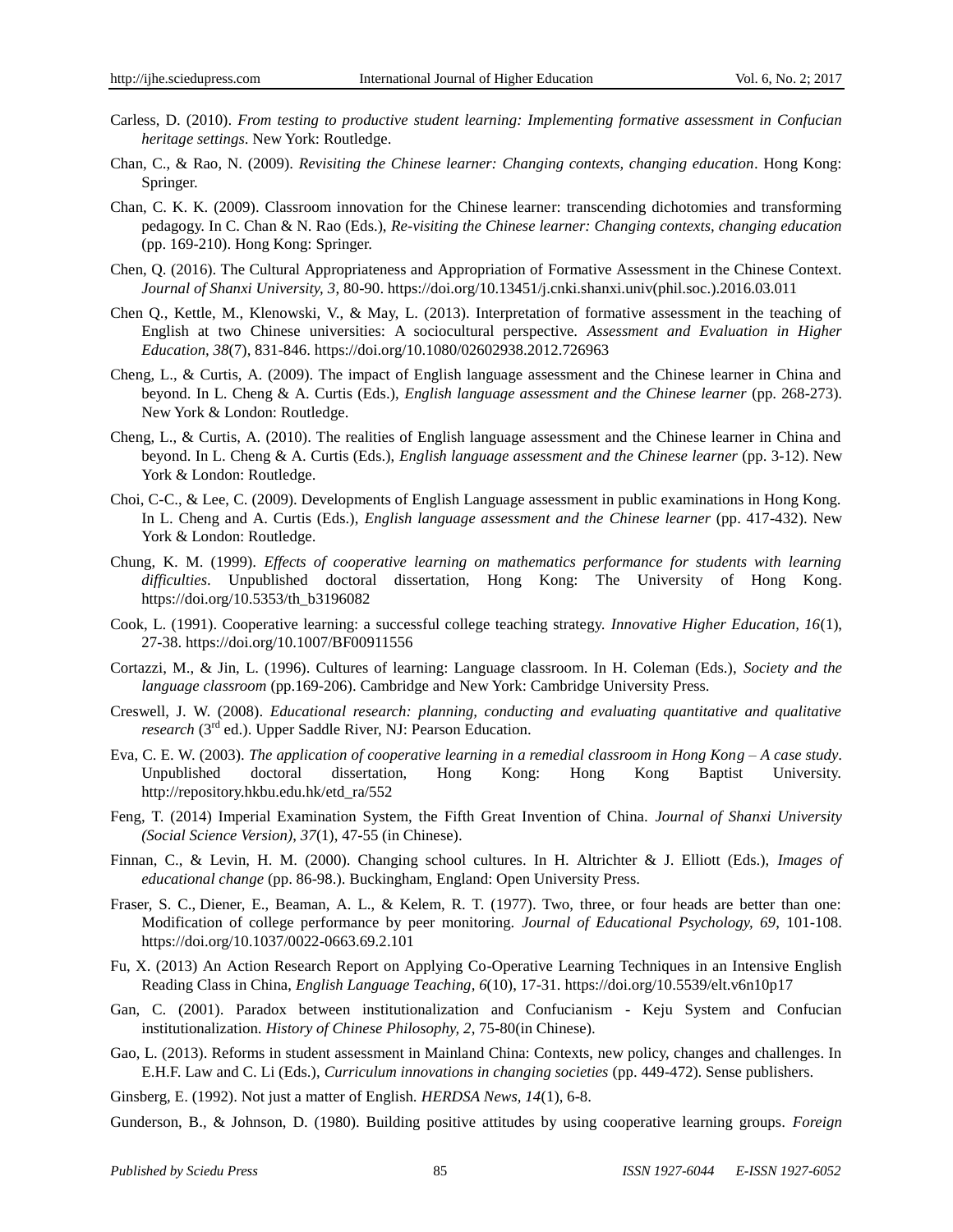*Language Annals, 13*(1), 39-46.<https://doi.org/10.1111/j.1944-9720.1980.tb00739>

- Han, M., & Yang, X. (2001). Educational assessment in China: Lessons from history and future prospects. *Assessment in Education: Principles, policy & Practice, 8*(1), 5-10. <https://doi.org/10.1080/09695940120033216>
- Hassim, M. H., Mohd, K. A., Khairiyah, M. Y., Hassan, S. A. H. S., & Esa, M. (2004). *Enhancing learning through cooperative learning: UTM experience*. Paper presented at the conference on engineering education, Kuala Lumpar.
- Hofstede, G. (2003). *Cultures and organizations-software of the mind*. London: Profile Books Ltd.
- Hofstede, G., & Hofstede, J. (2005). *Cultures and organizations-software of the minds* (2<sup>nd</sup> ed.). New York: McGraw-Hill.
- Hu, G., & Lam, S. (2010). Issues of cultural appropriateness and pedagogical efficacy: exploring peer review in a second language writing class. *Instructional Science, 38*(4), 371-394. [https://doi.org/10.1007/s11251](https://doi.org/10.1007/s11251%20-008-9086-1)  [-008-9086-1](https://doi.org/10.1007/s11251%20-008-9086-1)
- Johnson, D. W., & Johnson, R. T. (1989). *Cooperation and competition: theory and research*. Edina, MN: Interaction Book Company.
- Johnson, D. W., & Johnson, R. T. (1999). Cooperative Learning and Achievement. In D. Kluge, S. McGuire, D. Johnson & R. Johnson (Eds.), *Cooperative learning: JALT applied materials* (pp. 23-37). New York: Greenwood Press, Inc.
- Johnson, D. W., & Johnson, R. T. (2005). New developments in social interdependence theory. *Genetic, Social, and General Psychology Monographs, 131*(4), 285-358. <https://doi.org/10.3200/MONO.131.4.285-358>
- Johnson, D. W., & Johnson, R. T. (2009). An educational psychology success story: social interdependence theory and cooperative learning. *Educational Researcher, 38*(5), 365-379.<https://doi.org/10.3102/0013189X09339057>
- Johnson, D. W., & Johnson, R. T. (2013). The impact of cooperative, competitive, and individualistic learning environments on achievement. In J. Hattie & E. Anderman (Eds.), *International handbook of student achievement* (pp. 1-10). New York: Routledge Publishers.
- Johnson, D. W., & Johnson, R. T. (2014). Cooperative learning in 21st century. *Anales de Psicología, 3*, 841-851. <https://doi.org/10.6018/analesps.30.3.201241>
- Johnson, D. W., & Johnson, R. T. (2015). Theoretical approaches to cooperative learning. In R. Gillies (Eds.), *Collaborative learning: developments in research and practice* (pp. 17-46). New York: Nova.
- Johnson, D. W., Johnson, R. T., & Holubec, E. J. (1998). *Cooperation in the classroom*. Boston: Allyn and Bacon.
- Johnson, D. W., Johnson, R. T., & Smith, K. A. (1998). Cooperative learning returns to college: What evidence is there that it works? *Change, 30*(4), 26–35.<https://doi.org/10.1080/00091389809602629>
- Johnson, D. W., Johnson, R. T., & Stanne, M. B. (2000). *Cooperative learning methods: A meta-analysis*. http://www.co-operation.org/pages/cl-methods.htmladresinden 20 Haziran 2016 tarihinde edinilmiştir.
- Kennedy, K. J., Chan, J. K. S., Fok, P. K., & Yu, W. M. (2008). Forms of assessment and their potential for enhancing learning: Conceptual and cultural issues. *Educational Research for Policy and Practice, 3*, 197-207. <https://doi.org/10.1007/s10671-008-9052-3>
- Kwon, S. K., Lee, M., & Shin, D. (2015). Educational assessment in the Republic of Korea: lights and shadows of high-stake exam-based education system. *[Assessment in Education: Principles, Policy & Practice,](javascript:__doLinkPostBack()* 1-18. <https://doi.org/10.1080/0969594X.2015.1074540>
- Law, N. W. Y., Yuen, A. H. K., Chan, C. K. K. et al.. (2009). New experiences, new epistemology and the pressures of change: the Chinese learner in transition. In C. Chan & N. Rao (Eds.), *Revisiting the Chinese learner: Changing contexts, changing education* (pp. 89-132). Hong Kong: Springer.
- Lee, C. K., Ng, M., & Phang, R. (1999). *A school-based study of cooperative learning and its effects and classroom climate in four social studies classrooms*. Paper presented at annual meeting of the American Educational Research Association, Montreal Quebec (Eric Document reproduction Service No. Ed434070).
- Leech, N., Barrett, K. C., & Morgan, G. A. (2015). *IBM SPSS for intermediate statistics: Use and Interpretation* (5<sup>th</sup> ed.). New York and London: Routledge.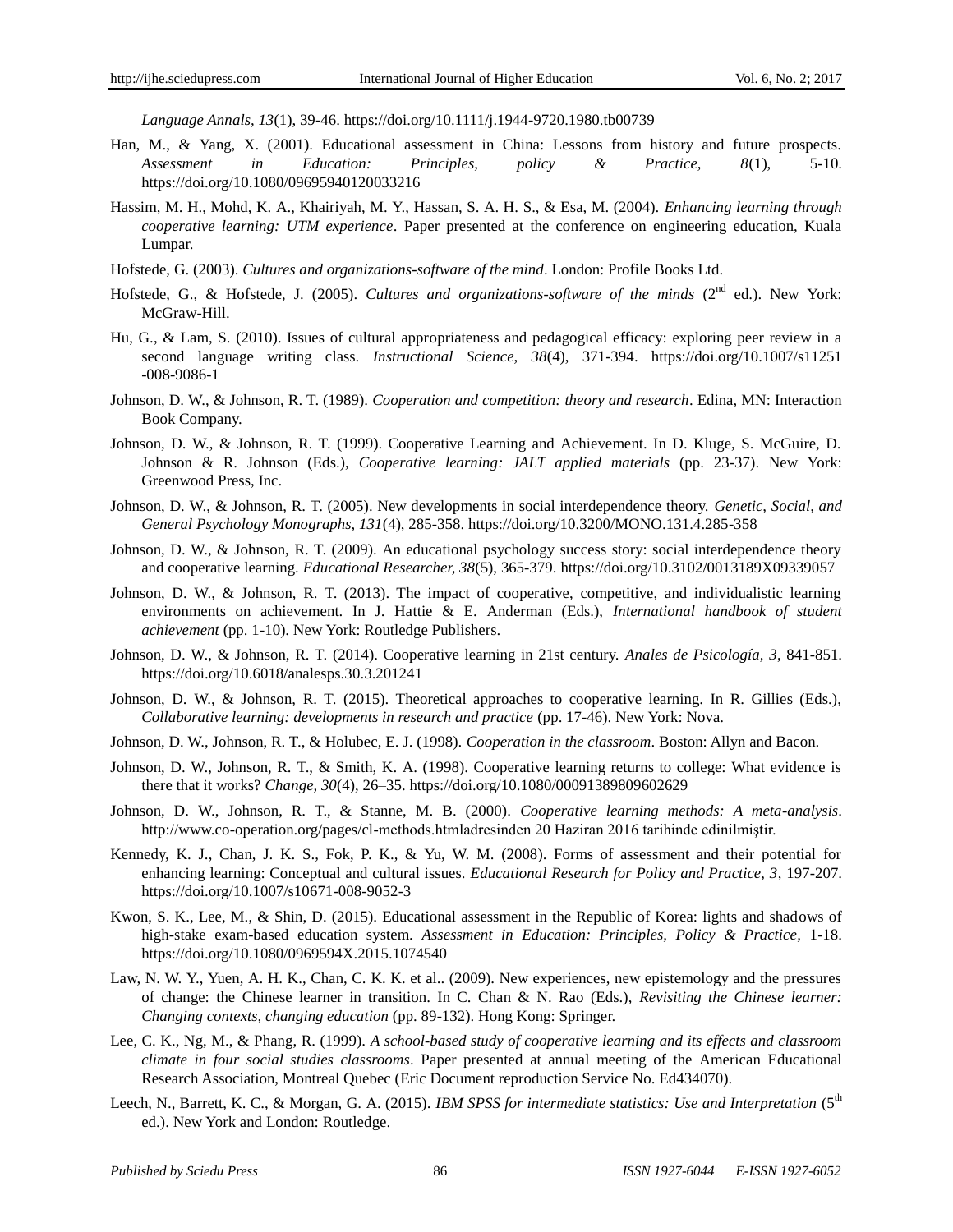- Manera, E. S., & Glockhamer, H. (1988). Cooperative learning: Do students "own" the content? *Action in Teacher Education, 10*(4), 53-56.<https://doi.org/10.1080/01626620.1988.10519421>
- Messier, P. W. (2003). *Traditional teaching strategies versus cooperative teaching strategies: Which can improve achievement scores in Chinese middle schools?*

<http://www.teacher.org.cn/doc/ucedu200501/ucedu20050101.doc>

- Michaelsen, L. K. (1983). Team learning in large classes. In C. Bouton & R. Y. Garth (Eds.), *Learning in groups* (pp. 13-22). San Francisco, CA: Jossey-Bass.<https://doi.org/10.1002/tl.37219831404>
- Morrison, Charles D. (2014). From 'Sage on the Stage' to 'Guide on the Side': A Good Start. *International Journal for the Scholarship of Teaching and Learning, 8*(1), 1-17. <https://doi.org/10.20429/ijsotl.2014.080104>
- Nelson, G., & Carson, J. G. (1998). ESL students' perceptions of effectiveness in peer response groups. *Journal of Second Language Writing, 7*(2), 113-131[. https://doi.org/10.1016/S1060-3743\(98\)90010-8](https://doi.org/10.1016/S1060-3743(98)90010-8)
- Noah, H. J., & Eckstein, M. A. (1969). *Towards a science of comparative education*. London: Macmillan.
- Pan, C. & Wu, H. (2013) The Cooperative Learning Effects on English Reading Comprehension and Learning Motivation of EFL Freshmen. *English Language Teaching; 6*(5),13-27.<https://doi.org/10.5539/elt.v6n5p13>
- Phillips, D., & Ochs, K. (2004). *Educational Policy Borrowing: Historical Perspectives*. Symposium Books. <https://doi.org/10.15730/books.43>
- Phuong-Mai, N., Terlouw, C., & Pilot, A. (2005). Cooperative learning vs Confucian heritage culture's collectivism: confrontation to reveal some cultural conflicts and mismatch. *International Studies in the Social Science and Humanities, 3*, 403-419.<https://doi.org/10.1007/s10308-005-0008-4>
- Powell, B. (2008). Not-so-great expectation: China's college graduates are going jobless as the country's labor market begins to tighten. *Time, 33*, 53-54.
- Qiao, J. (2010). *On the Rural-Urban Disparity in Access to Higher Education Opportunities in China* (pp. 22-31). Chinese Education & Society: Taylor & Francis Ltd.
- Rambla, X. (2014). A complex web of education policy borrowing and transfer: Education for All and the Plan for Development of Education in Brazil. *Comparative Education, 50*(4), 417–432. <https://doi.org/10.1080/03050068.2014.907644>
- Sachs, G. T., Candlin, C., Rose, K. R., & Shum, S. (2003). Developing cooperative learning in the EFL/ESL secondary classroom. *RELC Journal, 34*(3), 338-369[. https://doi.org/10.1177/003368820303400305](https://doi.org/10.1177/003368820303400305)
- Shi, L. (2006). The successors to Confucianism or a new generation? A questionnaire study on Chinese students' culture of learning English. *Language, Culture and Curriculum, 19*(1), 122-147. <https://doi.org/10.1080/07908310608668758>
- Slavin, R. E. (1980). Effects of individual learning expectations on student achievement. *Journal of Educational Psychology, 72*, 520-524.<https://doi.org/10.1037/0022-0663.72.4.520>
- Slavin, R. E. (1987). Cooperative learning: Can students help students learn? *Instructor, 96*, 74-76.
- Slavin, R. E. (1990). *Cooperative learning: Theory, research, and practice* (2<sup>nd</sup> ed.). New Jersey: Prentice Hall, 1990.
- Slavin, R. E. (1996). Research on co operative learning and achievement: What we know, what we need to know. *Contemporary Educational Psychology, 21*(4), 43-69[. https://doi.org/10.1006/ceps.1996.0004](https://doi.org/10.1006/ceps.1996.0004)
- Spolsky, B. (1995). *Measured words: The development of objective language testing*. Oxford: Oxford University Press.
- Spreen, C. A. (2004). The Vanishing Origins of Outcomes-based Education. In D. Philips & K. Ochs (Eds.), *Educational Policy Borrowing: Historical Perspectives*. Oxford Studies in Comparative Education. Oxford: Symposium Books.
- Suige, S. (1997). Cooperative learning in Japan: history and present situation of research and implementation. In D. Kluge, S. McGuire, D. Johnson & R. Johnson (Eds.), *JALT applied materials: cooperative learning* (pp. 179-188). Tokyo: JALT.
- Tan, I. G. C., Lee, C. K. E., & Sharan, S. (2007). Group investigation effects on achievement, motivation and perceptions of students in Singapore. *The Journal of Educational Research, 100*(3), 142-154.